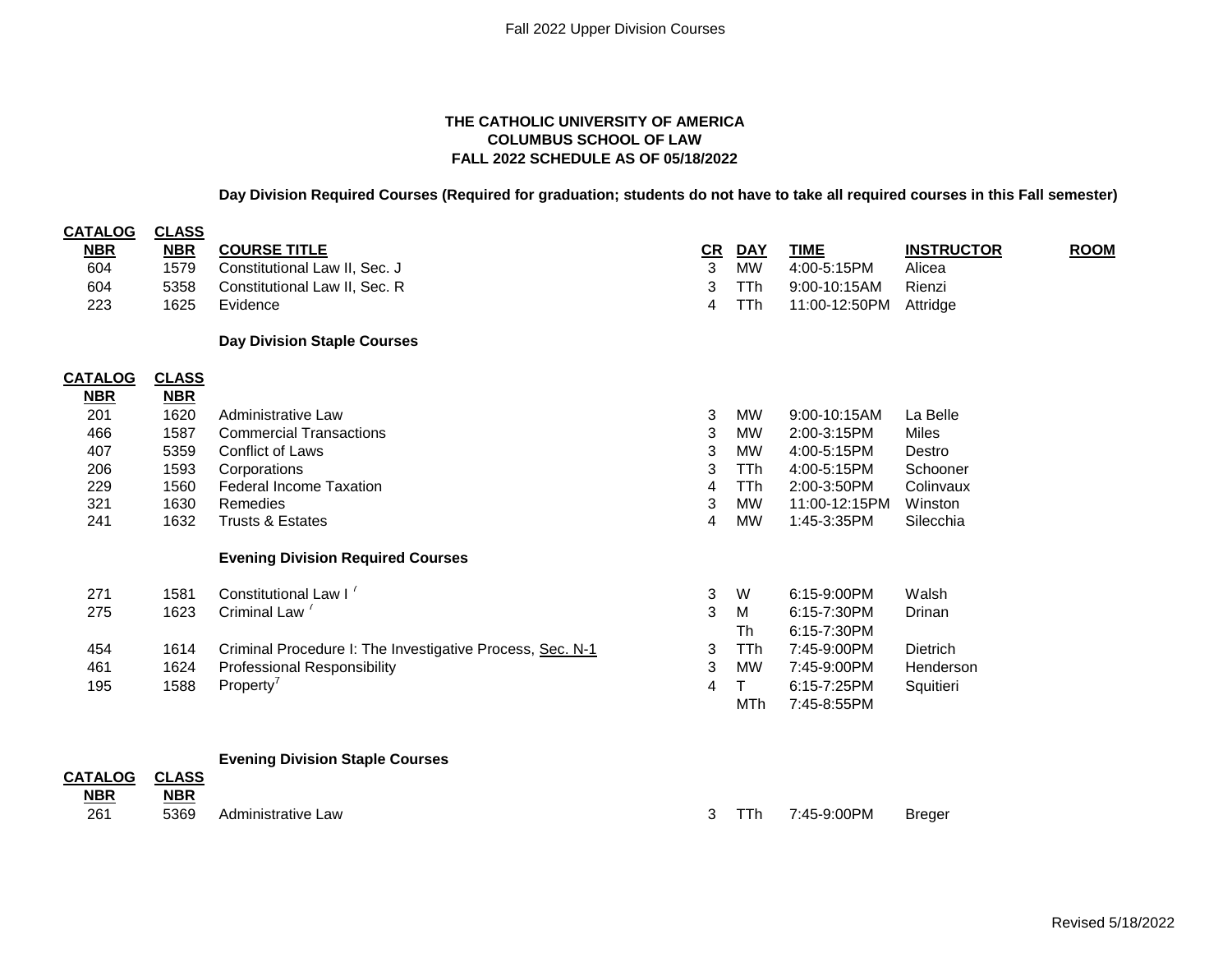| 471  | 1622 | <b>Conflict of Laws</b>                                                             | 3              | <b>MW</b>    | 7:45-9:00PM   | Destro                 |                |
|------|------|-------------------------------------------------------------------------------------|----------------|--------------|---------------|------------------------|----------------|
| 704  | 1598 | <b>Family Law</b>                                                                   | 3              | <b>TTh</b>   | 6:15-7:30PM   | Uddin                  |                |
| 568  | 1612 | Sales and Leases                                                                    | 3              | <b>MW</b>    | 6:15-7:30PM   | <b>Miles</b>           |                |
| 455  | 1609 | <b>Trusts &amp; Estates</b>                                                         | 4              | <b>MW</b>    | 5:45-7:35PM   | Silecchia              |                |
|      |      | <b>Bar Examination Preparation Course</b>                                           |                |              |               |                        |                |
| 769B | 1605 | Legal Analysis for the February Bar Exam <sup>30,59</sup>                           | 1              | W            | 5:45-7:00PM   | McDermott              |                |
|      |      | <b>Elective Courses</b>                                                             |                |              |               |                        |                |
| 927B | 1600 | Becoming a Lawyer <sup>30,42</sup>                                                  | 1              |              | Online        | McDermott              |                |
| 431  | 1641 | Becoming a Public Policy Lawyer                                                     | $\overline{2}$ | $\mathsf T$  | 7:45-9:35PM   | Castro                 |                |
| 459  | 5364 | Campaign Finance Law                                                                | $\overline{2}$ | Th           | 5:45-7:35PM   | McCurry                |                |
| 945  | 1601 | CCLS: Families & the Law Clinic <sup>2,15,17,18,26,27,32,33,40,44</sup>             | $1 - 6$        | $\mathsf T$  | 1:00-3:45PM   | Klein                  |                |
| 901E | 1602 | CCLS: Immigrant and Refugee Advocacy Clinic <sup>2,15,17,18,26,27,32,33,40,44</sup> | $1-6$          | $\mathsf{T}$ | 1:00-3:45PM   | <b>TBA</b>             |                |
| 890B | 1603 | CCLS: Low Income Tax Clinic <sup>2,15,17,18,26,27,32,33,44,48</sup>                 | $1 - 6$        | $\mathsf{T}$ | 1:00-3:45PM   | Kurth/Leigh            |                |
| 405B | 1627 | Compliance, Ethics and Corporate Responsibility                                     | $\overline{2}$ | М            | 5:45-7:35PM   | <b>Blatch</b>          |                |
| 768B | 5352 | Construction Law <sup>30,44</sup>                                                   | $\overline{2}$ | M            | 5:45-7:35PM   | Germano                |                |
| 542  | 5353 | Copyright Law                                                                       | 3              | <b>TTh</b>   | 6:15-7:30PM   | Isbell                 |                |
| 912A | 1638 | Criminal Defense Clinic (Arlington County) <sup>17,30</sup>                         | 4              | W            | 6:00-8:00PM   | <b>Brice/Carpenter</b> |                |
| 496  | 1586 | Cyberlaw                                                                            | 3              | TTh          | 6:15-7:30PM   | Savage                 |                |
| 974B | 1639 | D.C. Modern Prosecution Program <sup>17,30</sup>                                    | 4              | Th           | 6:00-8:00PM   | <b>Brevard</b>         |                |
| 941  | 1561 | Directed Research <sup>14,38</sup>                                                  | 2              |              |               | <b>FACULTY</b>         |                |
| 730B | 5371 | <b>Environmental Justice</b>                                                        | $\overline{2}$ | M            | 7:45-9:35PM   | Dunn                   |                |
| 622  | 5365 | Fair Employment Law                                                                 | $\overline{2}$ | W            | 5:45-7:35PM   | Jeffrey                |                |
| 633  | 1606 | <b>Federal Courts</b>                                                               | $\overline{c}$ | W            | 7:45-9:35PM   | <b>Driscoll</b>        |                |
| 754  | 5360 | Foreign Relations and National Security Law <sup>19</sup>                           | 3              | TTh          | 2:00-3:15PM   | Perez                  |                |
| 793  | 5373 | <b>Healthcare Law</b>                                                               | $\overline{2}$ | $\mathsf T$  | 7:45-9:35PM   | Noronha Pinto          |                |
| 507  | 1566 | History of Canon Law                                                                | 3              | TTh          | 2:30-3:45PM   | <b>Bauer</b>           | <b>CLD 111</b> |
| 650A | 5361 | Immigration Law: Employment, Family and Naturalization <sup>44,55</sup>             | 2              | W            | 7:45-9:35PM   | Vargas-Padilla         |                |
| 476  | 1621 | In-House Counsel                                                                    | $\overline{c}$ | Th           | 2:00-3:50PM   | Murphy, P.             |                |
| 788A | 1571 | Interviewing, Counseling & Negotiating Skills <sup>1,44</sup>                       | 3              | <b>MW</b>    | 2:00-3:15PM   | McMullen               |                |
| 591  | 1636 | Introduction to Securities Law                                                      | 3              | <b>MW</b>    | 6:15-7:30PM   | Murphy, J.             |                |
| 625A | 5370 | Justice Scalia's Textualism <sup>29,60</sup>                                        | 1              | M            | 5:45-7:40PM   | Killian/Kenneally      |                |
| 667  | 5357 | Juvenile Law                                                                        | 2              | W            | 11:00-12:50PM | <b>Kirk</b>            | 220            |
| 920  | 1590 | Law Journal Editing (Law and Technology) <sup>5,16,34</sup>                         | 1              |              |               | Harmon                 |                |
| 919  | 1591 | Law Journal Editing (Law and Technology) <sup>5,16,34</sup>                         | $\overline{c}$ |              |               | Harmon                 |                |
| 957  | 1564 | Law Journal Editing (Law Review) <sup>5,16,34</sup>                                 | $\mathbf 1$    |              |               | Harmon                 |                |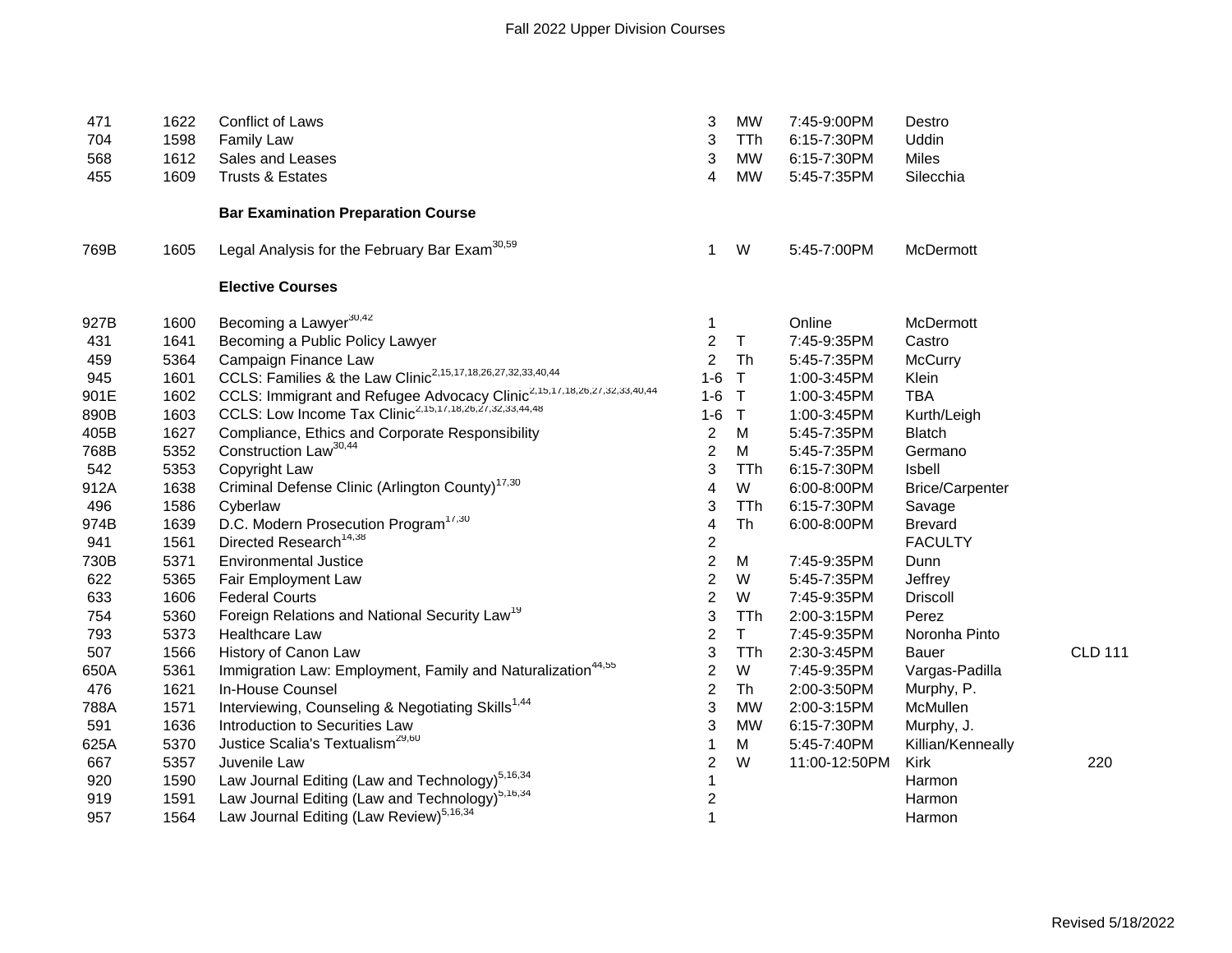| 955  | 1562 | Law Journal Editing (Law Review) <sup>5,16,34</sup>                 | $\overline{2}$ |      |               | Harmon          |
|------|------|---------------------------------------------------------------------|----------------|------|---------------|-----------------|
| 991  | 1615 | Law Journal Writing (Law and Technology) <sup>5,16,35</sup>         |                |      |               | Harmon          |
| 917  | 1592 | Law Journal Writing (Law and Technology) <sup>5,16,35</sup>         | 2              |      |               | Harmon          |
| 991  | 1569 | Law Journal Writing (Law Review) <sup>5,16,35</sup>                 |                |      |               | Harmon          |
| 953  | 1563 | Law Journal Writing (Law Review) <sup>5,16,35</sup>                 | $\overline{c}$ |      |               | Harmon          |
| 535  | 1640 | Legal Drafting Seminar - General Drafting 1,36,46                   | 3              | М    | 6:15-9:00PM   | Danzig          |
| 927D | 1580 | Legal Externship, Sec 1 <sup>30,43,44</sup>                         | 2/3            |      |               | McDermott       |
| 927D | 1596 | Legal Externship, Sec 2 <sup>30,43,44</sup>                         | 2/3            |      |               | McDermott       |
| 419B | 5375 | Legal Issues in Online Child Exploitation <sup>13</sup>             | $\overline{2}$ | М    | 7:45-9:35PM   | Souras          |
| 587  | 5356 | Legislation: Making of a Federal Statute <sup>1,2,46</sup>          | 3              | TTh  | 6:15-7:30PM   | Colinvaux       |
| 565A | 1584 | Lobbying and the Law <sup>13</sup>                                  | 2              | TTh  | 11:00-11:50AM | <b>Brady</b>    |
| 797  | 5346 | <b>Local Government Law</b>                                         | $\overline{2}$ | W    | 3:45-5:35PM   | Higgins         |
| 729  | 5362 | Mediation and Arbitration Skills <sup>1,44</sup>                    | 2              | Τ    | 7:45-9:35PM   | Gartlan         |
| 534C | 1637 | Mergers and Acquisitions                                            | 2              | т    | 5:45-7:35PM   | Arthur          |
| 990  | 1568 | National Trial Team <sup>16,30</sup>                                | $\overline{2}$ |      | Varied        | Cloud/Sharifi   |
| 722  | 5368 | <b>Partnership Taxation</b>                                         | $\overline{2}$ | Τ    | 5:45-7:35PM   | Jackel          |
| 573  | 1643 | Public Policy Practicum <sup>2,8,18,41,44</sup>                     | 3              | М    | 7:45-10:25PM  | Moffett/Netram  |
| 794  | 5366 | Public Health Law <sup>13</sup>                                     | 2              | W    | 2:00-3:50PM   | Smith, G.       |
| 412D | 5372 | Representing Religious Institutions and Nonprofits <sup>13</sup>    | $\overline{2}$ | Τ    | 4:00-5:50PM   | Treene          |
| 534B | 5363 | Securities Civil Litigation <sup>18</sup>                           | $\overline{2}$ | Th   | 5:45-7:35PM   | <b>Borden</b>   |
| 642  | 5367 | Securities Regulation: Mutual Funds and Investment Advisers         | 2              | Th   | 7:45-9:35PM   | Catano/Bartmann |
| 937  | 1582 | S.E.C. Student Honors Program <sup>15,17,23,30</sup>                | 3              |      |               | McDermott       |
| 589A | 5355 | Statutory Interpretation: Regulatory Analysis in the Admin. State   | 3              | TTh. | 2:00-3:15PM   | <b>Breger</b>   |
| 809  | 5354 | Technology and Communications Law Practicum <sup>2,5,18,46,53</sup> | $\overline{2}$ | М    | 5:45-7:35PM   | Halley/Thumann  |
| 595  | 1570 | Trial Practice <sup>1,2,6,44</sup>                                  | 3              |      | 6:15-8:55PM   | Attridge        |
|      |      |                                                                     |                |      |               |                 |

Limited enrollment course.

This course fulfills the Transition to Practice graduation requirement.

This course is limited to 3rd year or 4th year students.

Reserved.

Year-long course; must be taken for two semesters in order to receive credit.

Prerequisites are listed in the Announcements.

Required of all second year evening students.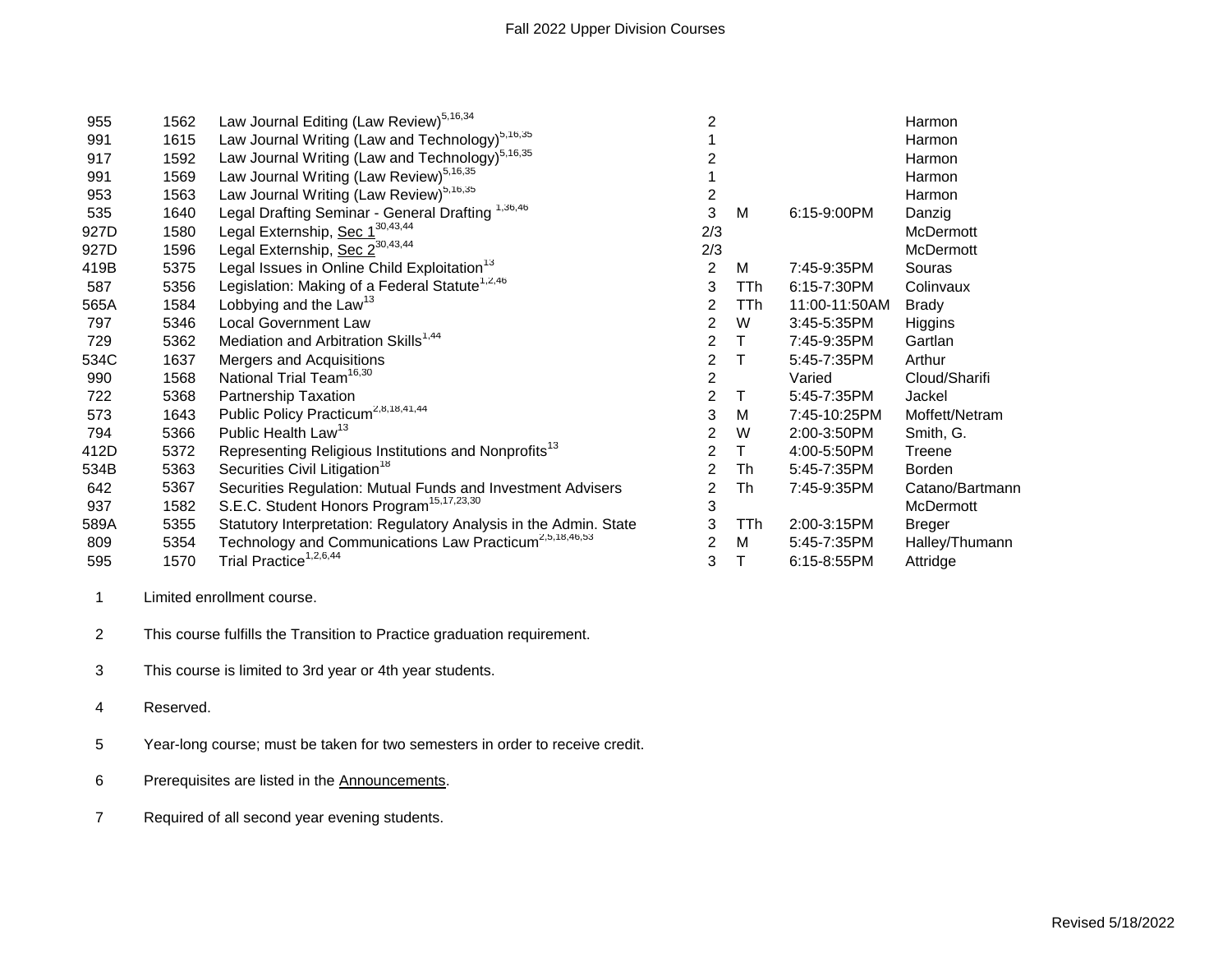- 8 Limited to LPP certificate students graduating in May 2023; other upper-class students may enroll on a space available basis during the add/drop period.
- 9 Students may choose this course for 2 or 3 credits. Students choosing 3 credits will write a qualifying course paper.
- 10 Reserved.
- 11 Reserved.
- 12 Exam/paper option, at option of student. Qualifying course paper.
- 13 Qualifying course paper.
- 14 Approved topic registration for Directed Research must be submitted to the Academic Dean's office, Room 343, no later than the last day of the add/drop period.
- 15 Students seeking to participate in more than one clinical program per semester must have the permission of the Director of Experiential Education. Some of these clinical offerings are only possible for students who can participate during the day.
- 16 Open only to selected students.
- 17 Open only to selected students. A pre-application is required. For more information, please contact the following individuals: for the CCLS clinics - Prof. Paul Kurth, CCLS Managing Attorney; for the Criminal Defense Clinic, D.C. Modern Prosecution Prog., S.E.C. Student Honors Program - Director of Experiential Learning - Bryan McDermott.
- 18 Some writing in this course may be used to satisfy one or more of the three products required for the Applied Legal Writing Portfolio option of the upper-level writing requirement.
- 19 Students who have taken, or are taking, the National Security Law and Policy course cannot also take this course, or vice-versa.
- 20 Enrollment in this course is limited to students who have satisfactorily completed a minimum of six credits of CCLS: Immigration and Refugee Advocacy Clinic. Registration in this course requires approval of Professor Brustin.
- 21 Enrollment in this course is limited to students who have satisfactorily completed a minimum of six credits of CCLS: Families & the Law Clinic. Registration in this course requires approval of Professors Klein.
- 22 This course is restricted to Master of Legal Studies (MLS) students in their final semester.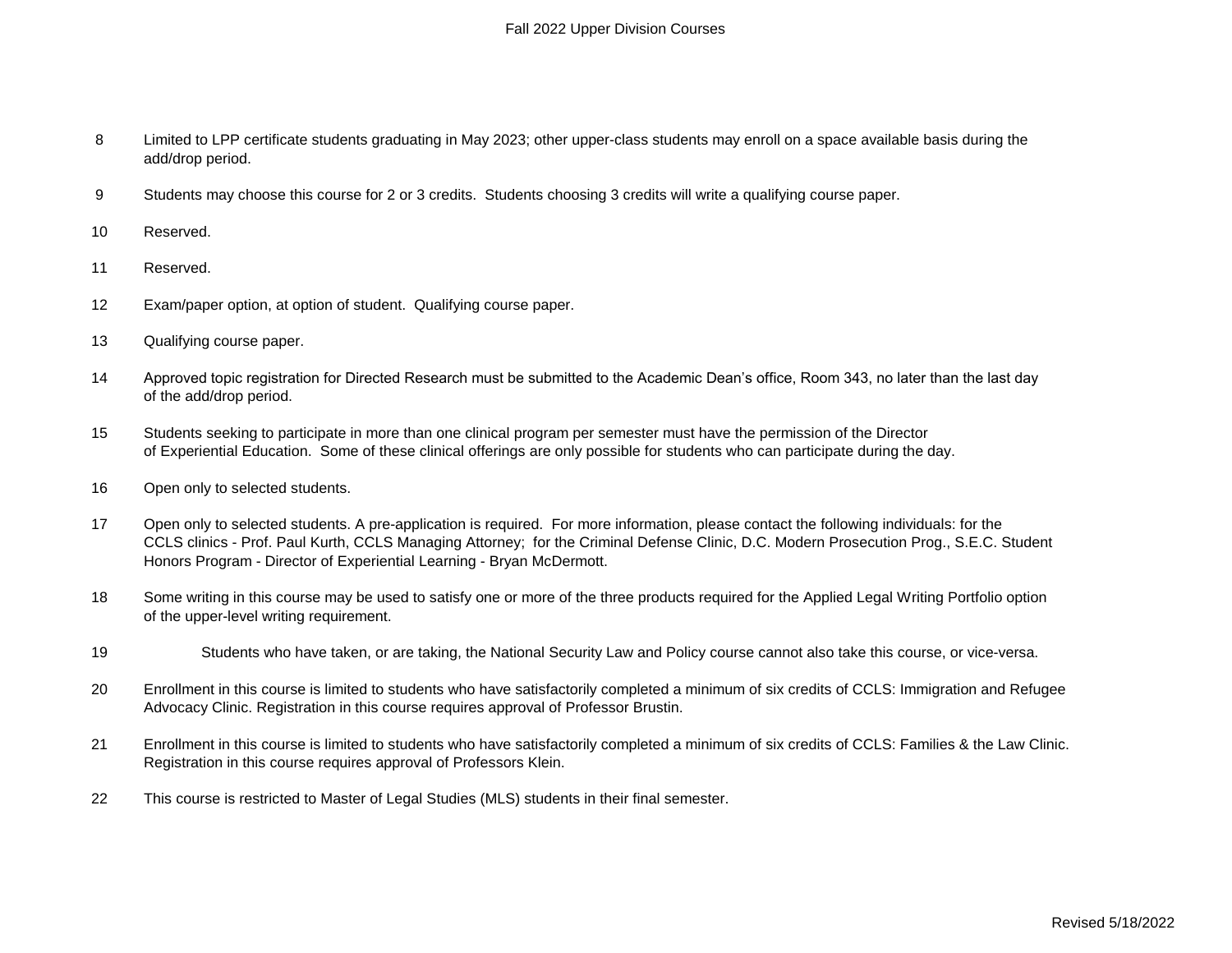- 23 Please see the Experiential Education Director (Clinic offices) for details regarding application deadlines. Meets at S.E.C. S.E.C. classroom lectures are mandatory for any first time Honors Program participant. The S.E.C. will notify students of the schedule of these lectures. Students are also required to meet with the Director of Experiential Learning twice during the course of the semester.
- 24 Reserved.
- 25 Preference will be given to evening division students.
- 26 Participants may be certified to represent clients in court under the Student Practice Rule of the District of Columbia. Please see your clinic professor for details. Upper-class students who do not meet the certification requirements can still take the course.
- 27 Enrolled students are expected to spend a minimum of 20 hours weekly on clinic work, including instructional time.
- 28 This course will meet for only the second half of the semester.
- 29 This course will meet for only the first half of the semester.
- 30 This course is graded on a pass/fail basis.
- 31 Participants must be eligible for certification under the Maryland Student Practice rule. Please see the Experiential Learning director for details.
- 32 With faculty permission, students may opt to take this course pass/fail. The selection of this option must be made by the end of the add/drop period. Please e-mail the Registrar to select this option; failure to exercise an option by the deadline will result in default to a letter grade.
- 33 Evening students may enroll on a space available basis. Please see the appropriate instructor(s) for approval.
- 34 This course may satisfy one of the two upper-level writing requirements; however, a student may not count both this course and the Law Journal Writing course toward the fulfillment of the two upper-level writing requirements.
- 35 This course may satisfy one of the two upper-level writing requirements; however, a student may not count both this course and the Law Journal Editing course toward the fulfillment of the two upper-level writing requirements.
- 36 This course may satisfy one of the two upper-level writing requirements.
- 37 Reserved.
- 38 Directed Research may satisfy one of the two upper-level writing requirements. It is a two-credit course that may be completed in one or two semesters, at the option of the instructor.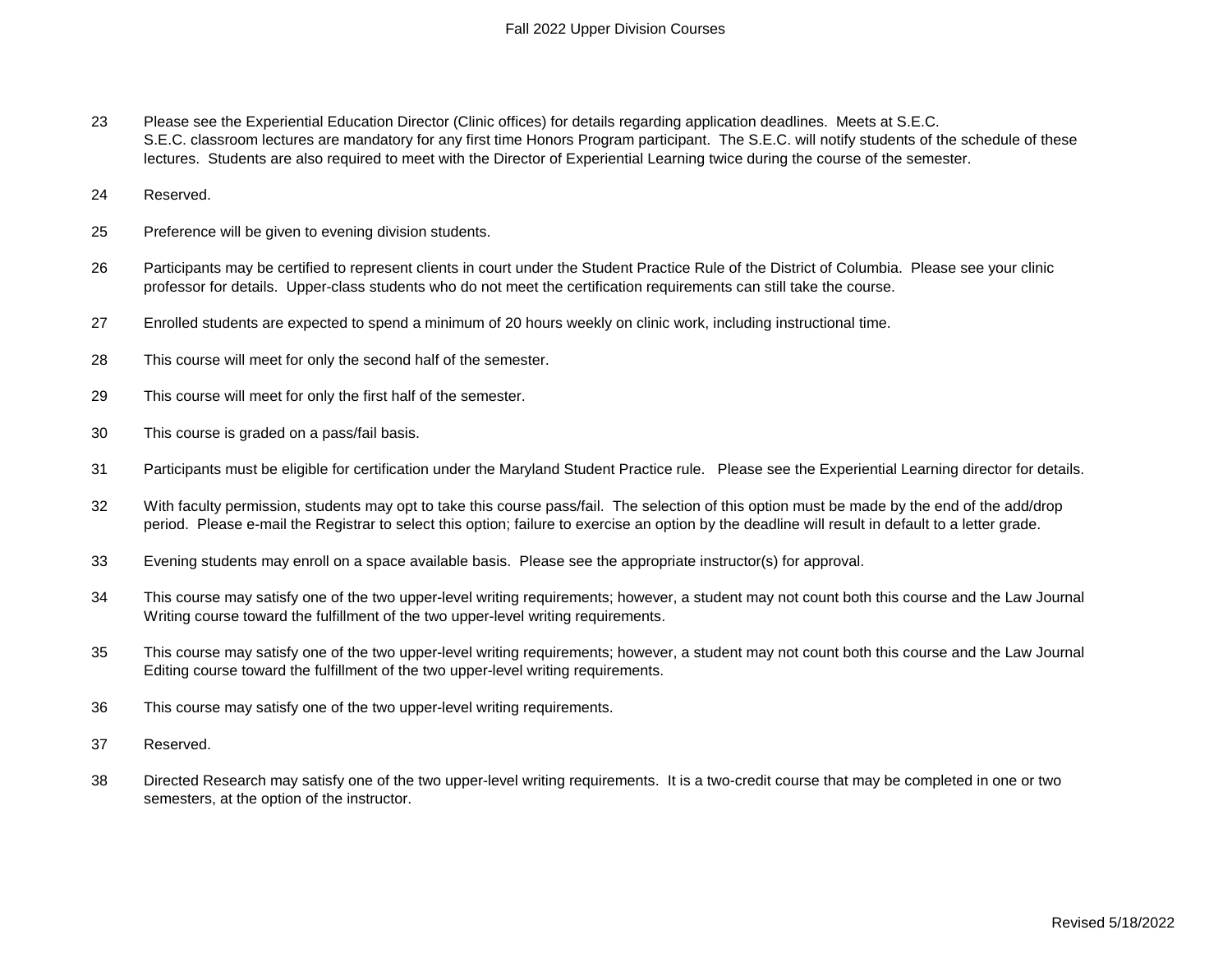## Fall 2022 Upper Division Courses

- 39 Prerequisites: Constitutional Law I and Constitutional Law II.
- 40 Students who enroll in either the Families and the Law Clinic or Immigrant and Refugee Advocacy Clinic should keep their Thursdays clear for the scheduling of court hearings and other clinic-related activities.
- 41 This course is required for students who are in the Law and Public Policy Program. Day students must take this class during their third year. Evening students may take the class during their third or fourth year.
- 42 This course is offerred as a one-credit, pass/fail seminar. All students who enroll in this course must also enroll in Legal Externship to obtain two or three credits for fieldwork. Students who are enrolling in their first externship for credit must enroll in one of the Becoming a Lawyer seminars during the same semester as the fieldwork.
- 43 Students enrolling in their first externship should register for 2 or 3 credits of Legal Externship and must also enroll in one of the Becoming a Lawyer seminars. Students in their second or greater externship should only register for 2 or 3 credits of Legal Externship. "Second or greater" students will be required to meet with the Experiential Learning Director twice during the course of the semest Prior to registering for Legal Externship credits, students must complete the online Legal Externship Placement Approval Form. Please see the Legal Externship website for details. Once your externship is approved, you will be given permission within Cardinal Students to register for the 2 or 3 credit Legal Externship.
- 44 This course fulfills a portion of the Experiential Learning Requirement.
- 45 This course is required for students who are in the Law and Public Policy Program. Day students must take this class during their second year. Evening students may take this class during their third year. Students taking Becoming a Public Policy Lawyer must also register for a Legal Externship for two or three credits or for one of the live-client clinical courses (Families and the Law Clinic, Immigrant & Refugee Advocacy Clinic, Low Income Taxpayer Clinic, Criminal Defense Clinic, D.C. Modern Prosecution Program or Criminal Prosecution Clinic).
- 46 This course can fulfill one of the two upper-division writing requirements and a portion of the Experiential Learning Req.
- 47 Reserved.
- 48 Limited to an aggregate total of 8 students in all sections of CCLS: Low Income Tax Clinic
- 49 Required of all second year full-time students.
- 50 Please see course description for further details regarding this optional additional credit.
- 51 For non-Securities program students, this is an exam course. For those students, this course does not satisfy the upper-level writing requirement. Only students in the Securities Institute or concentration may be given a portfolio writing option. Those selecting the writing option would also take the exam, but it would count proportionally less toward the final grade.